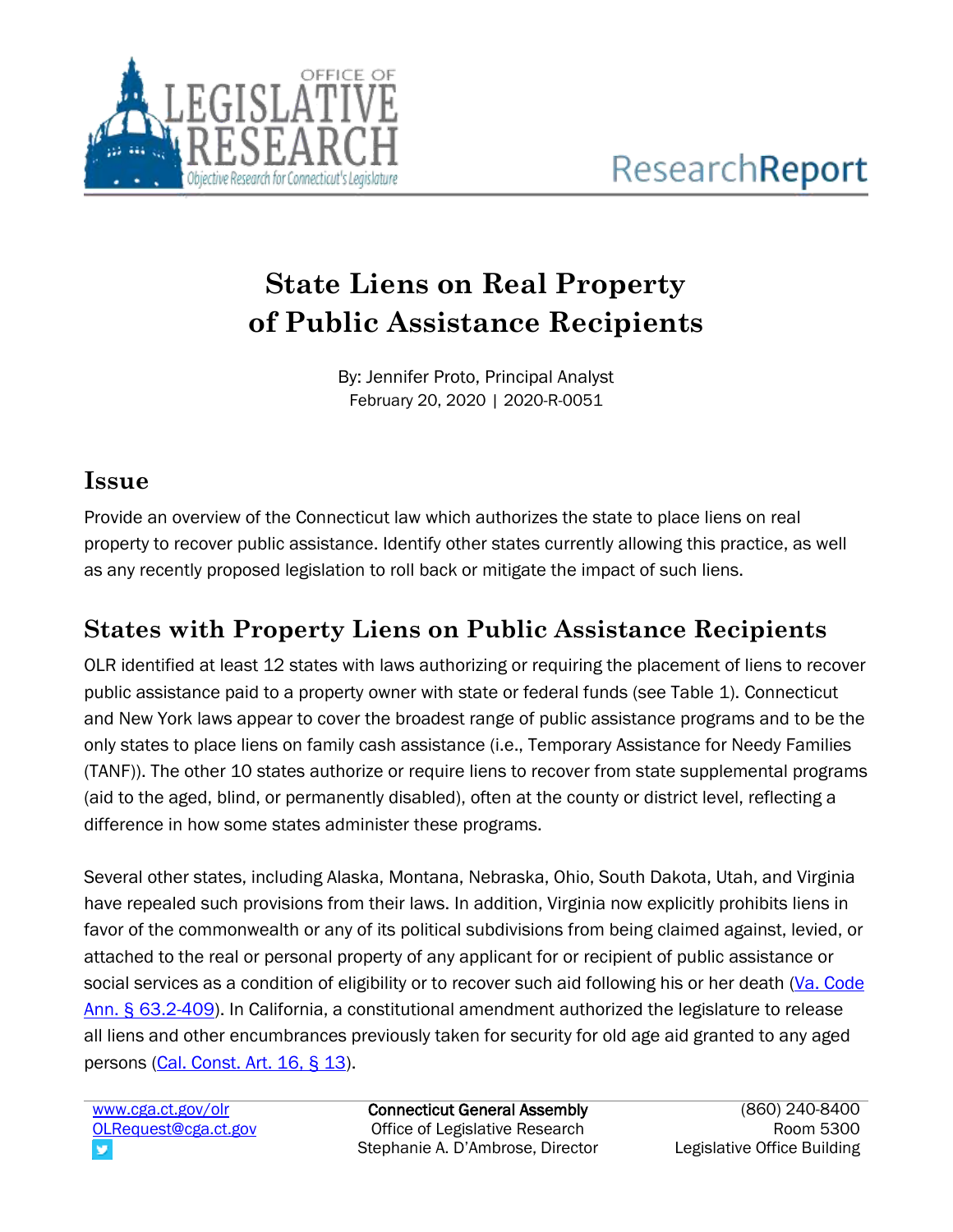In order to focus on recoveries of properly paid public assistance specifically through the placing of a lien on a recipient's real property, this report excludes recoveries (1) of improper payments, overpayments, and fraud, (2) from lottery winnings, workers compensation, lawsuit windfalls, and inheritances, and (3) of Medicaid benefits.

The National Conference of State Legislatures (NCSL) also ran a search of its state legislation database to identify any examples of recent legislation that states have considered or enacted intended to roll back or mitigate an existing law on public assistance property liens. Only legislation in Connecticut and New York was identified, as discussed below.

### **Connecticut**

In Connecticut, the state generally has a claim against any kind of property or property interest acquired by a recipient of certain public assistance programs, or their parents if the recipient was a minor child. One way the state recovers assistance paid is by placing liens on real property. By law, the Department of Administrative Services' (DAS') Collections Recovery Unit is responsible for recovering this assistance from Department of Social Services (DSS) program beneficiaries who receive a financial windfall (e.g., an inheritance) or the estates of these individuals after they die  $(CGS$   $\S$ § $17b$ -93 to  $-95$ ). The state generally takes half of windfall proceeds. The state's share of estate recoveries is the entire amount of assistance provided.

DAS recovers assistance from all the DSS-administered cash programs, which are the former Aid to Families with Dependent Children (AFDC); Temporary Assistance for Needy Families (TANF), which replaced AFDC in 1996; State-Administered General Assistance (SAGA); and State Supplement (SS). Although not a focus of this report, the state also recovers certain Medicaid assistance. For those programs receiving federal funding (AFDC/TANF and Medicaid), certain portions of the recoveries are either returned to the federal government or used to offset future federal assistance. The Supplemental Nutrition Assistance Program (SNAP) does not require a lien, however.

State law prohibits any claims or liens against certain assistance payments made, including:

- 1. housing relocation assistance;
- 2. condominium relocation conversion payments and reimbursements for moving and other expenses for low-income individuals;
- 3. settlements or awards in housing, employment, or public accommodation discrimination cases;
- 4. court-ordered retroactive rent abatements; and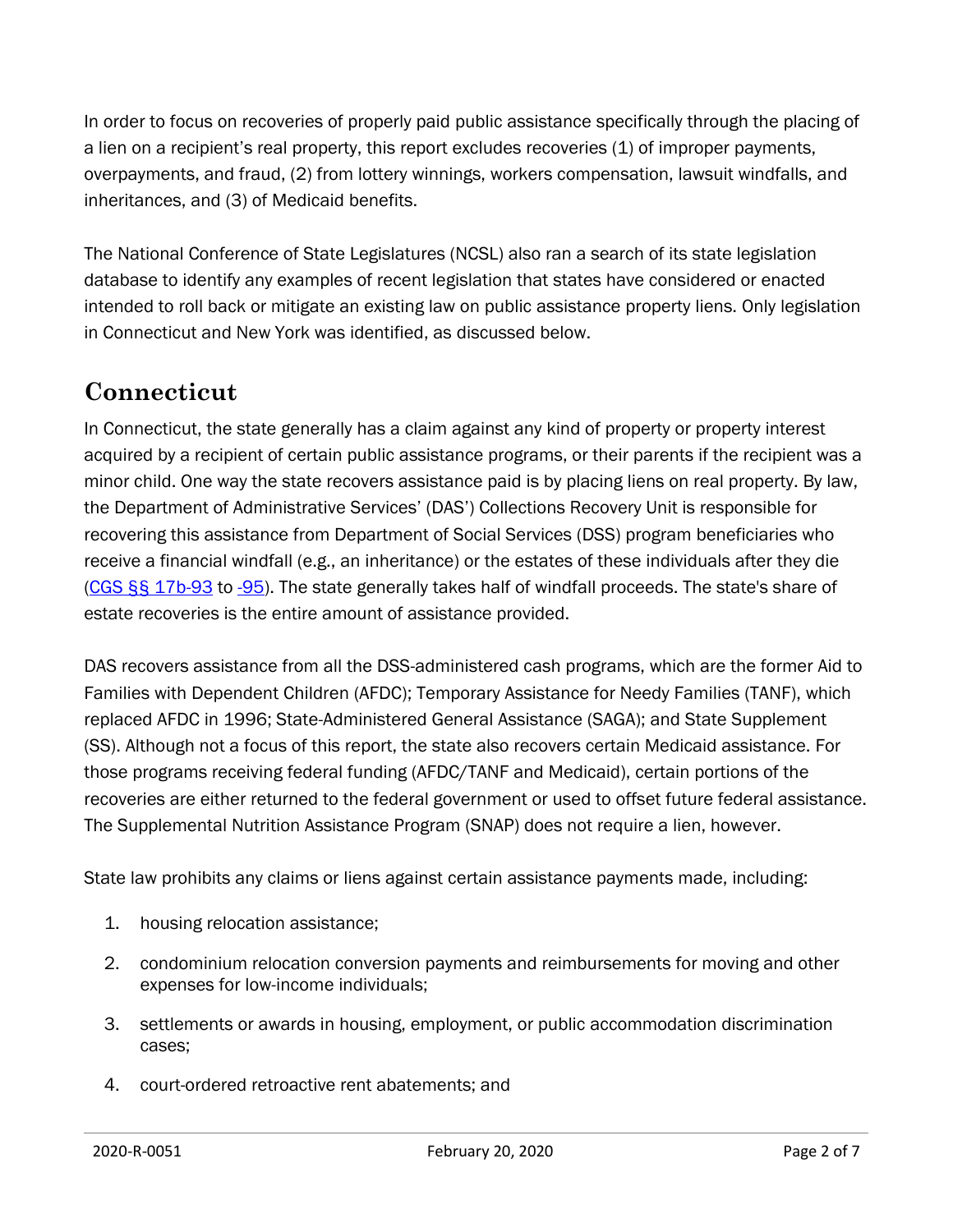5. any security deposit refund [\(CGS § 17b-93\(c\)\)](https://www.cga.ct.gov/current/pub/chap_319s.htm#sec_17b-93).

#### *Recent Legislative Changes and Proposals*

A legislative document search for the past five years did not identify any proposed bills to repeal [CGS §§ 17b-93](https://www.cga.ct.gov/current/pub/chap_319s.htm#sec_17b-93) to [-95.](https://www.cga.ct.gov/current/pub/chap_319s.htm#sec_17b-95) Recent legislative changes have extended the state's claims in some situations as well as limited them in others. [PA 11-44,](https://www.cga.ct.gov/2011/SUM/2011SUM00044-R01SB-01240-SUM.htm) §§ 70-72 extended the state's recovery authority to parents of TFA and SAGA beneficiaries and patients in state humane institutions. [PA](https://www.cga.ct.gov/2014/SUM/2014SUM00217-R01HB-05597-SUM.htm)  [14-217,](https://www.cga.ct.gov/2014/SUM/2014SUM00217-R01HB-05597-SUM.htm) § 76 exempted HUSKY D Medicaid recipients, except to the extent federal law requires such recovery.

Under **HB** 7076 (2019), a recorded title or interest in real property is not affected if the public assistance recipient disposed of the property without the commissioner's consent, regardless of when the disposition occurred. The bill also specifies that a previously recorded interest in real property does not lose its priority to an unrecorded or subsequently recorded lien by the state against a person for repayment of state aid, whereas existing law provides priority to the state's claim over all other unsecured claims and unrecorded encumbrances. The bill was favorably reported by the Banking Committee but received no further action. [HB 5048](https://www.cga.ct.gov/asp/cgabillstatus/cgabillstatus.asp?selBillType=Bill&which_year=2020&bill_num=5048) (2020) generally contains similar provisions.

### **New York**

New York law broadly allows public welfare officials to recover public assistance payments from anyone with real or personal property, or such a person's estate, if the person or someone he or she is liable for has received public assistance in the last 10 years (N.Y. Soc. Serv. Law [§ 104\)](https://www.nysenate.gov/legislation/laws/SOS/104). The law also allows social services officials to accept a deed of real property or place a lien on real property on behalf of the social services district for public assistance provided to a person owning that property  $(N.Y.$  Soc. [Serv. Law](https://www.nysenate.gov/legislation/laws/SOS/106)  $\S$  106).

### *Recent Legislative Changes and Proposals*

A 2014 law amended the way New York county social service districts pursue recoveries and included provisions that:

- 1. explicitly prohibit this type of recovery for SNAP benefits, child care services, emergency assistance to adults, or the Home Energy Assistance Program;
- 2. prohibit recovery unless the public assistance applicant signed a statement acknowledging the types of benefits not subject to recovery and the applicant's option to decline to provide the lien or mortgage and remain eligible for benefits for children in the household; and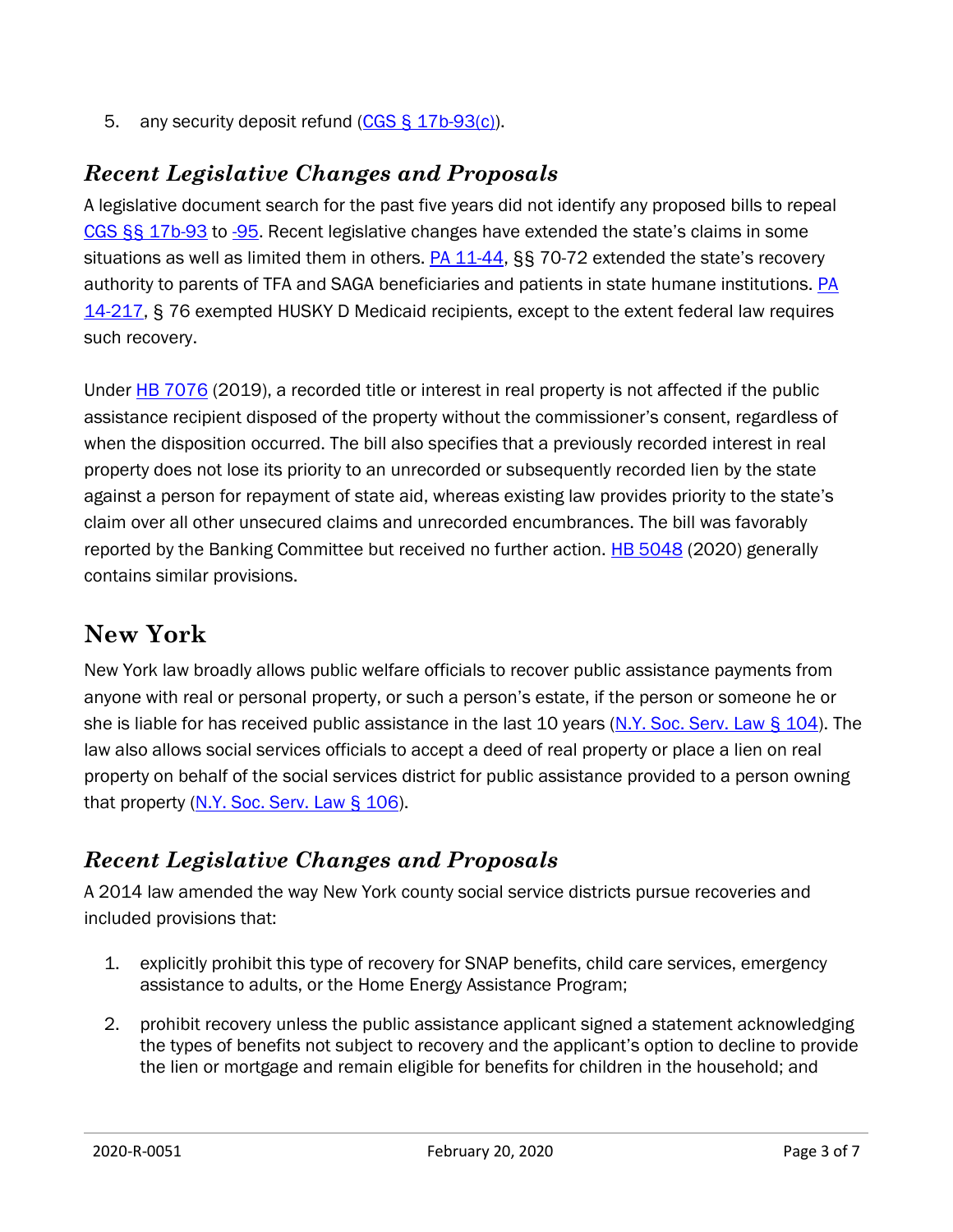3. require social service districts to mail biennial accounting statements to public assistance recipients that include a list of all public assistance incurred by the property owner, current recoverable public assistance under the deed or mortgage, and the amount of any credits against public assistance (e.g., child support) (2014 Sess. Law News of N.Y. Ch. 56 (S. 6356-D).

Current proposed legislation, [S05731/A02167,](https://nyassembly.gov/leg/?default_fld=&leg_video=&bn=S05731&term=2019&Summary=Y&Actions=Y) referred to the Ways and Means and Social Services Committees on January 8, 2020, would repeal the mortgage provisions in the current law, so that social service districts could no longer require an applicant to execute a mortgage in favor of the district as a condition of eligibility for public assistance.

### **Other States**

We identified at least 10 additional states and the District of Columbia as having laws authorizing or requiring the placement of liens on the property of certain public assistance recipients (see Table 1). A number of these other states authorize these liens at the county or district level, reflecting a difference in how such programs are being administered.

Except in cases of fraud, these statutes generally prohibit foreclosure proceedings on property occupied as a homestead by the recipient, a surviving spouse, or a dependent relative of the recipient as defined by the rules and regulations. As a result, liens are typically executed upon the recipient's death or the sale of the property.

| <b>State</b>                                                     | <b>Public Assistance Program: Brief Summary of Recovery Option</b>                                                                                                                                                                                                    |
|------------------------------------------------------------------|-----------------------------------------------------------------------------------------------------------------------------------------------------------------------------------------------------------------------------------------------------------------------|
| <b>California</b><br>Cal. Welf. & Inst. Code<br>§§ 17109 & 17403 | § 17109<br>Authorizes a county's board of supervisors to require, as a condition to the granting or continuation<br>of aid to an indigent, that the applicant transfer or grant to it his or her property or property interest<br>as security for the expended moneys |
|                                                                  | Requires the board to manage such property and apply the net income to the reimbursement of<br>the county for the aid granted, with any surplus to be paid to the indigent                                                                                            |
|                                                                  | § 17403<br>Establishes a claim by the county against a recipient of public assistance if he or she acquires<br>property up to the amount of a reasonable charge for moneys so expended                                                                                |
|                                                                  | The claim must be enforced by action by the county's district attorney on the request of the board<br>of supervisors                                                                                                                                                  |

|  |  |  |  |  |  |  |  |  |  | Table 1: Other States Using Property Liens to Recover From Certain Public Assistance Recipients |  |
|--|--|--|--|--|--|--|--|--|--|-------------------------------------------------------------------------------------------------|--|
|--|--|--|--|--|--|--|--|--|--|-------------------------------------------------------------------------------------------------|--|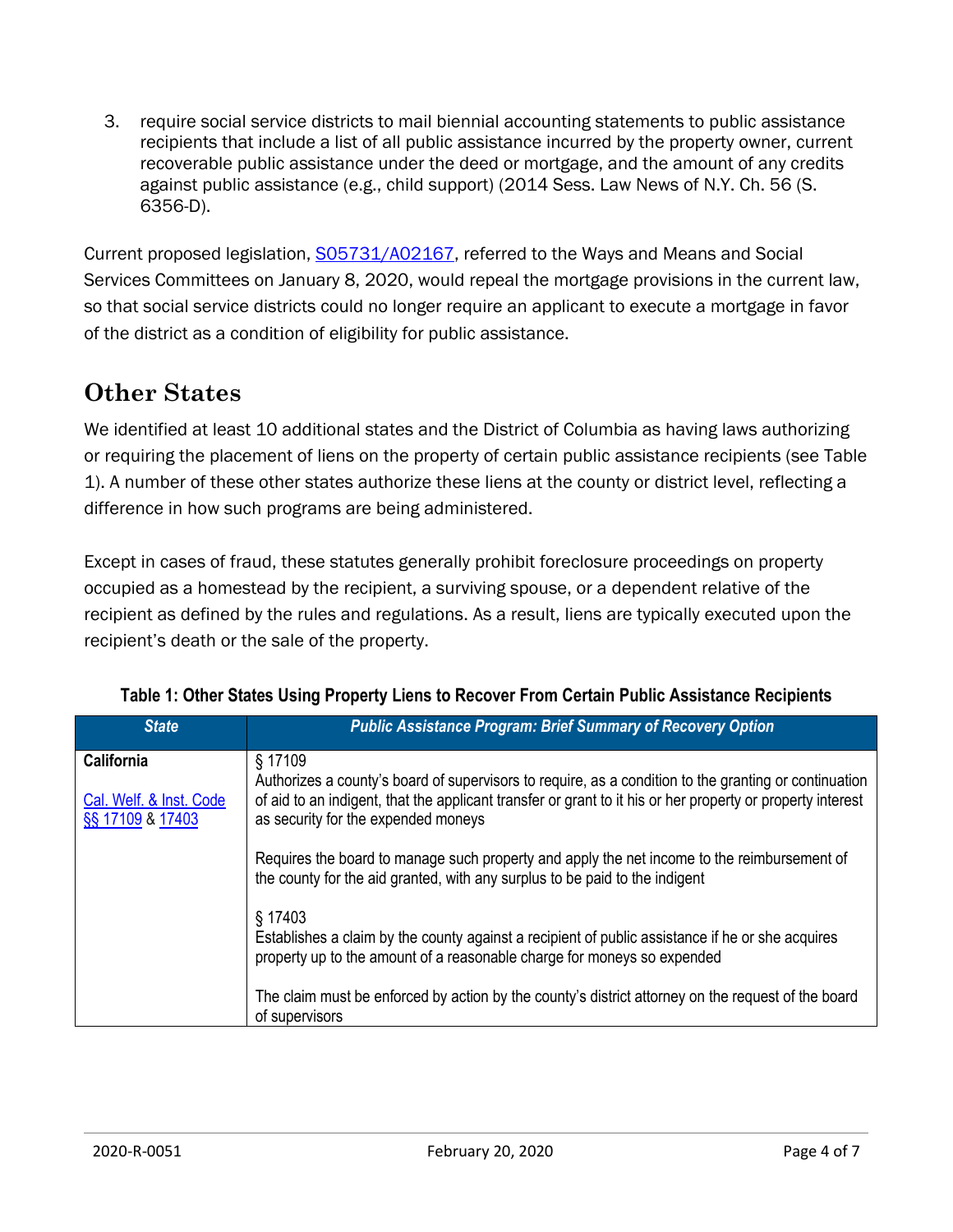### **Table 1 (continued)**

| <b>State</b>                                                                             | <b>Public Assistance Program: Brief Summary of Recovery Option</b>                                                                                                                                                                                                                                                          |
|------------------------------------------------------------------------------------------|-----------------------------------------------------------------------------------------------------------------------------------------------------------------------------------------------------------------------------------------------------------------------------------------------------------------------------|
| <b>District of Columbia</b><br>D.C. Code § 4-214.01                                      | Upon the death of any person who has received Old Age Assistance or Aid to the Disabled,<br>establishes a preferred claim for the district equal to any such public assistance against the<br>deceased recipient's estate                                                                                                   |
|                                                                                          | Allows the mayor to file a lien in favor of the district against the real and personal property of a<br>person equal to the public assistance granted                                                                                                                                                                       |
|                                                                                          | Prohibits the application of any statute of limitations as a defense to the claim                                                                                                                                                                                                                                           |
|                                                                                          | Allows the mayor to waive a claim or release a lien when he or she deems it appropriate                                                                                                                                                                                                                                     |
| <b>Illinois</b>                                                                          | Applicable to all recipients of state supplemental programs (aid to the aged, blind, and<br>permanently disabled)                                                                                                                                                                                                           |
| 305 III. Comp. Stat. Ann.<br>5/3-10 et. seq.                                             | The lien is enforceable for five years from the date of recording or filing of the lien notice                                                                                                                                                                                                                              |
| <b>Illinois Department of</b><br><b>Healthcare and Family</b><br><b>Services website</b> | The lien may be extended for additional five-year periods upon the filing or recording of a new<br>notice prior to the expiration of the current enforcement period                                                                                                                                                         |
|                                                                                          | A claim may not be filed against an estate if recovery would cause an heir or beneficiary undue<br>hardship. To waive recovery, the heir or beneficiary must show that the recovery would cause<br>them to become or remain eligible for programs such as Supplemental Security Income (SSI),<br><b>TANF or Food Stamps</b> |
| Indiana                                                                                  | Applicable to all recipients of state supplemental programs (aid to the aged, blind, and<br>permanently disabled)                                                                                                                                                                                                           |
| Ind. Code § 12-14-16-1<br>et. seq.                                                       | Allows the division and county office to bring a foreclosure proceeding on the lien or to make<br>arbitration of the lien amount if it protects a public interest                                                                                                                                                           |
| lowa                                                                                     | Allows any county to recover the money it expended for the assistance or support of a poor person<br>(defined as individuals without property or ability to work):                                                                                                                                                          |
| lowa Code Ann.<br>§§ 252.13 & 252.14                                                     | If the recipient is living, from him or her if the person becomes able, by action brought<br>1.<br>within two years after the person becomes able; or<br>If the person is deceased, from his or her estate, by filing a claim<br>2.                                                                                         |
| <b>Minnesota</b>                                                                         | On the death of any person who received any old age assistance or the surviving spouse, either or<br>both of whom received Old Age Assistance (OAA), allows the total amount of assistance paid                                                                                                                             |
| Minn. Stat. Ann.<br>\$256.25                                                             | without interest to be claimed against the estate of such persons                                                                                                                                                                                                                                                           |
|                                                                                          | Exempts these claims from the 6-year statute of limitations                                                                                                                                                                                                                                                                 |
| <b>New Hampshire</b>                                                                     | Requires all recipients of state supplemental programs (Old Age Assistance (OAA), Aid to the<br>Needy Blind (ANB), and Aid to the Permanently and Totally Disabled (APTD)) cash assistance to                                                                                                                               |
| N.H. Rev. Stat. Ann.<br>§ 167:13 et. seq.                                                | repay the state for the benefits they receive via (1) liens against real property and/or (2) estate<br>claims after a recipient dies                                                                                                                                                                                        |
| <b>NH Department of</b><br><b>Health and Human</b>                                       | By law, the amount of general assistance spent by a town or city to support a person must be<br>made as a lien against any real estate owned by him or her                                                                                                                                                                  |
| <b>Services brochure</b><br>N.H. Stat. § 165:28                                          | Unless waived by a majority vote of the town selectmen/city council, 6% annual interest must be<br>charged on the lien beginning one year after the filing date                                                                                                                                                             |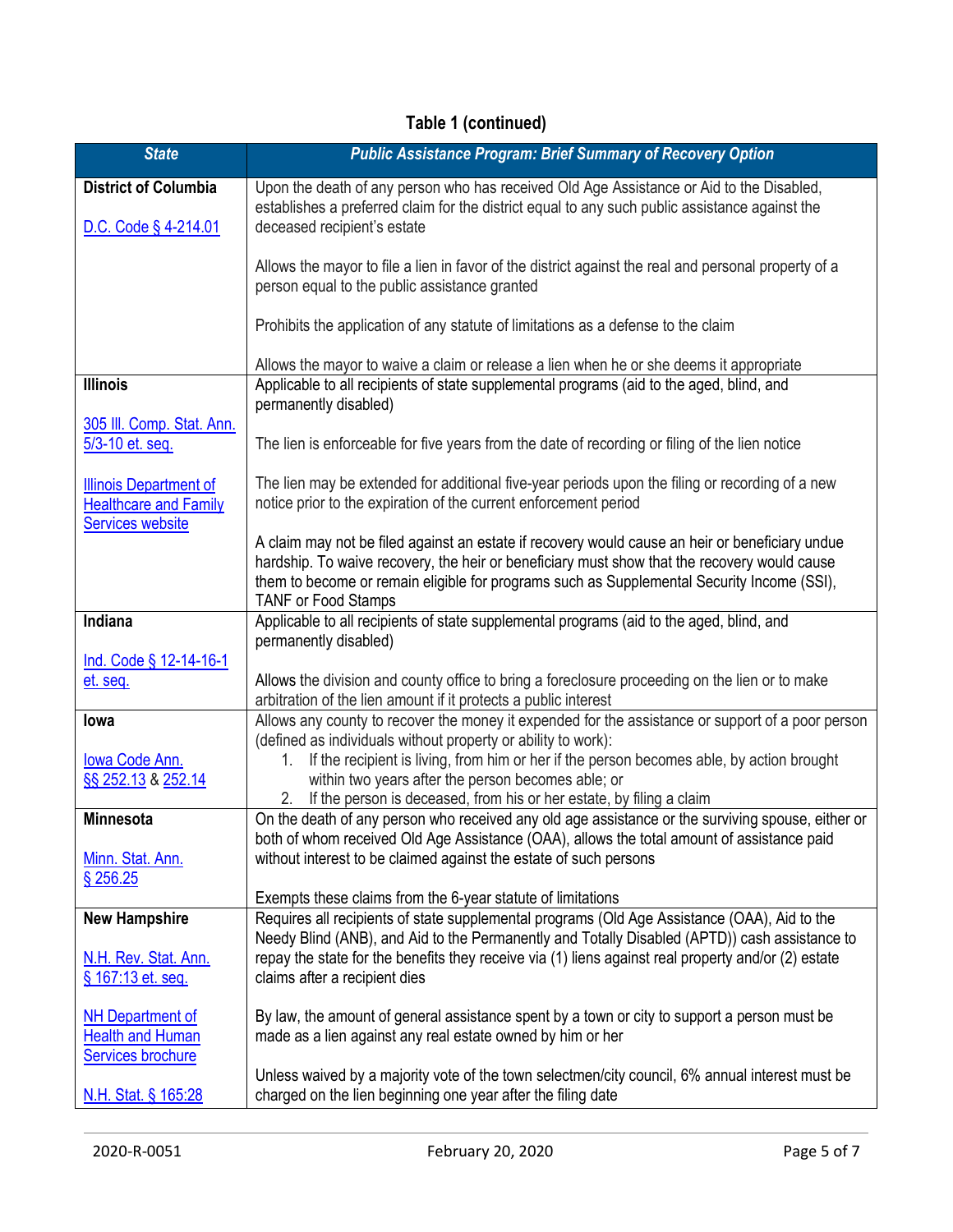|                                                                    | Table 1 (continued)                                                                                                                                                                                                                                                                                                                                                                                                                                                                |
|--------------------------------------------------------------------|------------------------------------------------------------------------------------------------------------------------------------------------------------------------------------------------------------------------------------------------------------------------------------------------------------------------------------------------------------------------------------------------------------------------------------------------------------------------------------|
| <b>State</b>                                                       | <b>Public Assistance Program: Brief Summary of Recovery Option</b>                                                                                                                                                                                                                                                                                                                                                                                                                 |
| <b>New Jersey</b><br>N.J. Stat. §§ 44:7-14,<br>44:7-15 & 44:1-30.2 | §44:7-14<br>County welfare boards must require, as a condition to granting old age assistance, that all or any<br>part of the applicant's personal or real property be pledged as a guaranty for the reimbursement of<br>the assistance funds granted                                                                                                                                                                                                                              |
|                                                                    | Upon granting old age assistance, requires the welfare board to file a notice of the agreement to<br>reimburse with the county clerk or register of deeds and mortgages, which has the same effect as<br>a lien by court judgment and priority over all unrecorded encumbrances                                                                                                                                                                                                    |
|                                                                    | $§$ 44:7-15<br>At any time the county welfare agency may execute and file with the county clerk or register of<br>deeds and mortgages, a certificate showing the amount of assistance advanced to said person,<br>which shall be a legal claim against both the recipient and his spouse for 20 years, with priority<br>over all unsecured claims except burial and funeral expenses not to exceed \$255.00                                                                        |
|                                                                    | Authorizes the county welfare agency to accept voluntary conveyance of real or personal property<br>in lieu of issuance of execution. Allows all real property acquired by execution sale or voluntary<br>conveyance to be disposed of at public sale, or by sale on sealed bids in the discretion of the<br>county welfare agency; after required public advertisement and approvals                                                                                              |
|                                                                    | §44:1-30.2<br>County welfare boards must require, as a condition to admission to the county welfare-house, that<br>all or any part of the applicant's personal or real property either presently owned or subsequently<br>acquired, be pledged as a guaranty for the reimbursement of the cost of care and maintenance at<br>the welfare-house                                                                                                                                     |
| Pennsylvania                                                       | Allows a public body or public agency that is caring for or furnishing assistance to sue the recipient<br>and recover any sum of money which is due to the person                                                                                                                                                                                                                                                                                                                  |
| 23 Pa. Cons. Stat. Ann.<br>SS 4604 & 4605                          | Proof that the person to whom the money is due became a public charge or was publicly assisted<br>is conclusive proof of the right to recover whatever may be legally due the person                                                                                                                                                                                                                                                                                               |
|                                                                    | If a person becomes self-supporting or supported by a relative or friend, any money recovered and<br>not expended in the care or assistance of the person shall belong to the person                                                                                                                                                                                                                                                                                               |
| Vermont<br>Vt. Stat. Ann. tit. 33,<br>§ 2113                       | Allows the Department for Children and Families to recover the amount the department has<br>expended for general assistance furnished to an individual or his or her family when the individual<br>owns or acquires real or personal property or an interest therein or becomes employed                                                                                                                                                                                           |
|                                                                    | If the person is deceased, the amount expended by the department must be allowed as a claim by<br>the state against his or her estate                                                                                                                                                                                                                                                                                                                                              |
| Wisconsin<br>Wis. Stat. Ann.<br>SS 49.195 & 49.08                  | §49.195<br>Allows the county or Wisconsin works agency granting aid or benefits under AFDC or a benefit<br>under Wisconsin Works (i.e., the state's primary TANF program) or Wisconsin Shares (i.e., child<br>care subsidy program) to sue the recipient parent to recover the value of the aid or benefit if the<br>parent subsequently acquires property by gift, inheritance, asset sale, court judgment or<br>settlement of any damage claim, or by winning a lottery or prize |